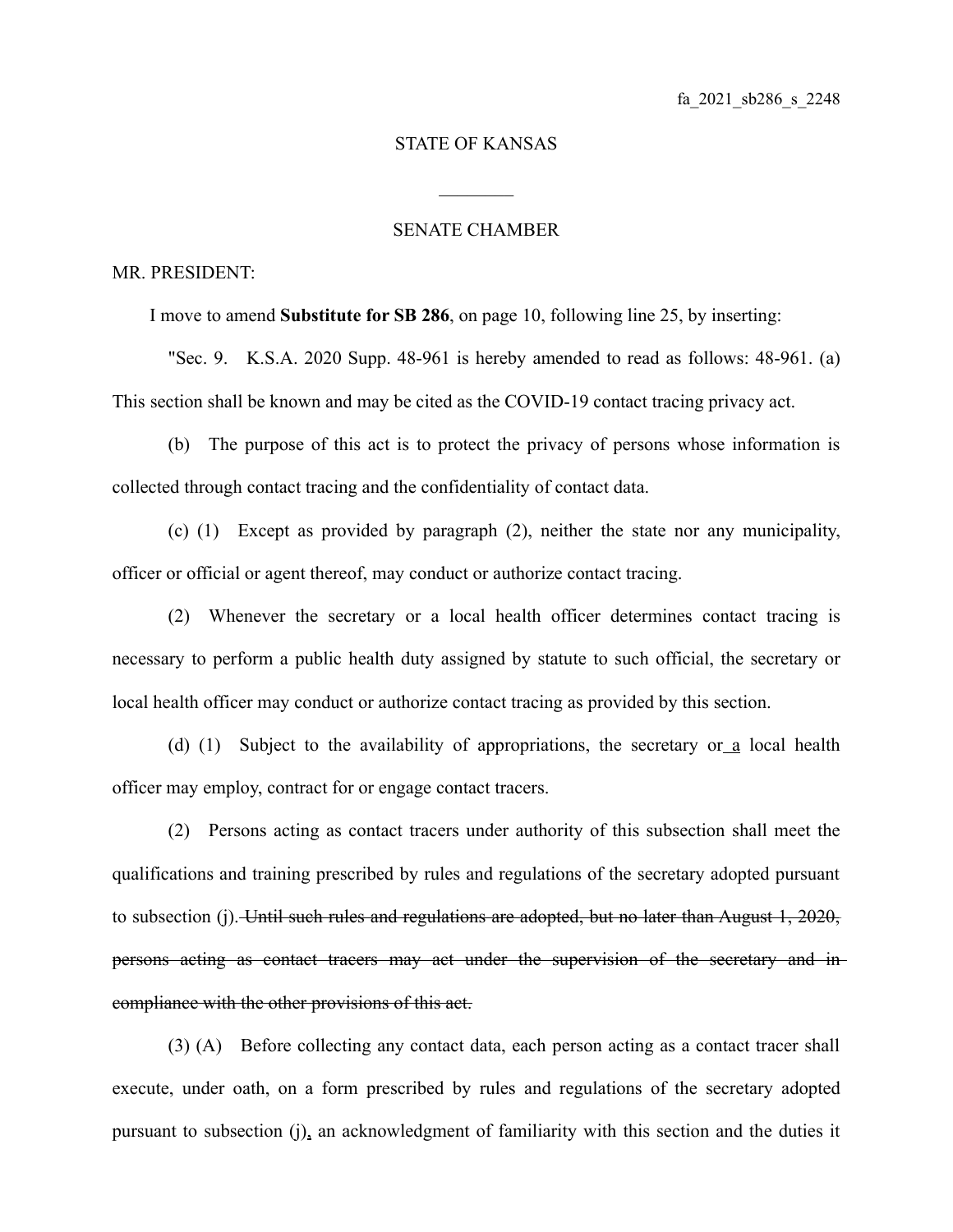imposes upon such person, including the duty of confidentiality.

(B) The state or municipal entity hiring, contracting with or engaging the contact tracer shall maintain a copy of each such executed form for not less than one year after such person's duties as a contact tracer end, or pursuant to applicable records retention schedules, whichever is later.

(4) A contact tracer employed, contracted or engaged by the secretary shall be deemed a state employee under the Kansas tort claims act, K.S.A. 75-6101 et seq., and amendments thereto. A contact tracer employed, contracted or engaged by a local health officer shall be deemed an employee of the county under the Kansas tort claims act, K.S.A. 75-6101 et seq., and amendments thereto.

(e) (1) A contact tracer shall not disclose the identity of an infected person to a contact.

(2) Only contact data specifically authorized by the secretary pursuant to rules and regulations of the secretary adopted pursuant to subsection (j) may be collected as part of contact tracing.

(3) The secretary, a local health officer or a contact tracer shall not produce contact data pursuant to a subpoena unless such subpoena is issued by a court and is accompanied by a valid protective order preventing further disclosure of such data;.

(4) Contact data shall be:

(A) Used only for the purpose of contact tracing and not for any other purpose;

(B) confidential and shall not be disclosed, produced in response to any Kansas open records act request or made public, unless the disclosure is necessary to conduct contact tracing; and

(C) safely and securely destroyed when no longer necessary for contact tracing, pursuant to rules and regulations of the secretary adopted pursuant to subsection (j).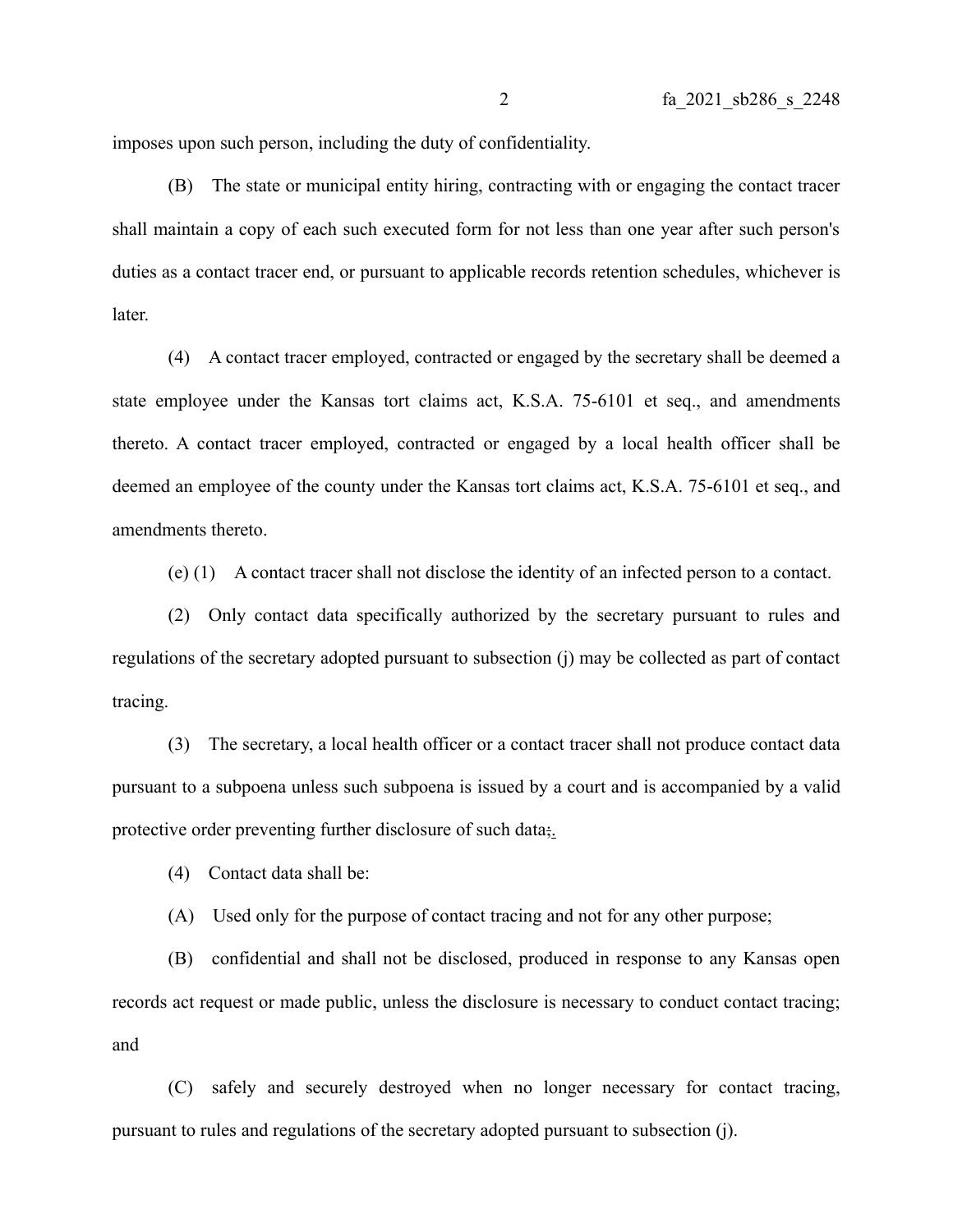(f) (1) Participation in contact tracing shall be voluntary, and no contact or infected person shall be compelled to participate in, nor be prohibited from participating in, contact tracing.

(2) Any contact or infected person who in good faith discloses to a contact tracer information requested by such contact tracer under authority of this subsection shall be immune from civil, criminal and administrative liability for such disclosure.

(3) No criminal, civil or administrative liability shall arise against a contact or infected person solely due to such person's failure to cooperate in contact tracing conducted pursuant to this subsection.

(g) Contact tracing shall not be conducted through the use of any service or means that uses cellphone location data to identify or track, directly or indirectly, the movement of persons.

(h) (1) No third party shall be required to collect or maintain data regarding infected persons or contacts for the purpose of contact tracing.

(2) Except as provided by paragraph (3), no contact tracer shall obtain contact data related to an infected person or contact from any third party.

(3) Contact data voluntarily collected or maintained by a third party may be obtained by a contact tracer only if:

(A) The third party provides such information to the contact tracer voluntarily and with the consent of the infected person or contact whose information is disclosed; or

(B) such information is provided pursuant to a valid warrant.

(i) (1) A person may bring a civil action to enjoin violations of this section.

(2) A knowing violation of this section is a class C nonperson misdemeanor.

(3) Contact data shall be deemed personal information within the meaning of K.S.A.  $50-6,139b(a)(3)$ , and amendments thereto.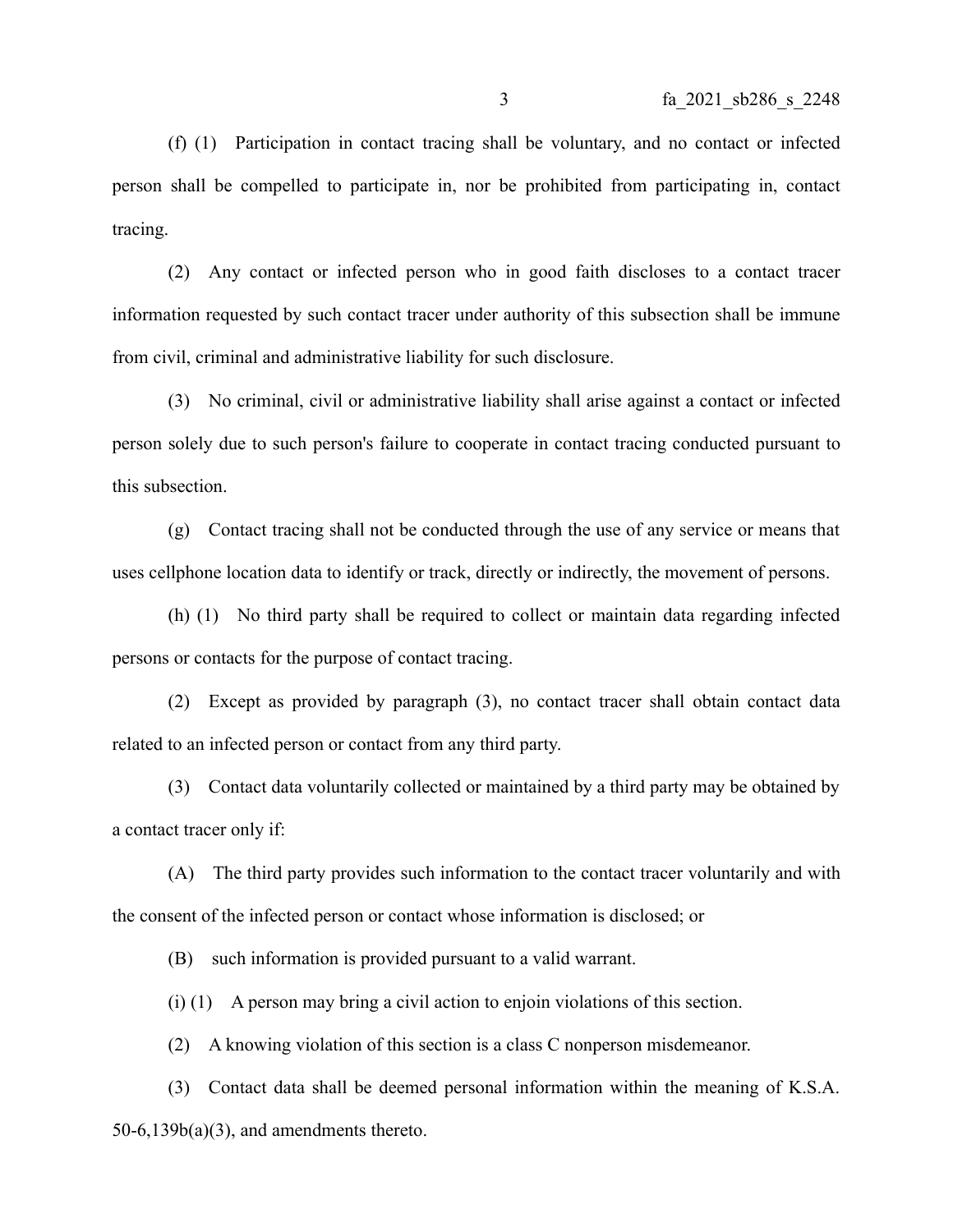(4) The remedies provided by this subsection shall be in addition to each other and to any other available civil or criminal remedies authorized by law.

(j) The secretary shall promulgate rules and regulations to implement, administer and enforce the provisions of this section prior to August 1, 2020.

(k) As used in this section, unless the context otherwise requires:

(1) "Contact" means a person known to have been in association with an infected person as to have had an opportunity of acquiring an infection.

(2) "Contact tracing" means identifying persons who may have been exposed to an infected person for the purpose of containing the spread of COVID-19 by notifying the contact that the contact may have been exposed, should be tested and should self-quarantine.

(3) "Contact tracer" means a person or entity employed, contracted or engaged by the department of health and environment or by a local health agency to conduct contact tracing.

(4) "COVID-19" means the novel coronavirus identified as SARS-CoV-2.

(5) "Contact data" means information collected through contact tracing and includes medical, epidemiological, individual movement or mobility, names or other data.

(6) "Infected person" means a person known or reasonably suspected to be infected with COVID-19.

(7) "Local health officer" means a person appointed by a county board of health pursuant to K.S.A. 65-201, and amendments thereto.

(8) "Municipality" means the same as in K.S.A. 75-6102, and amendments thereto.

(9) "Secretary" means the secretary of health and environment.

(10) "State" means the same as in K.S.A. 75-6102, and amendments thereto.

(l) The provisions of this section shall expire on May 1, 2021Notwithstanding the expiration of the provisions of this section on May 1, 2021, the provisions of this section shall